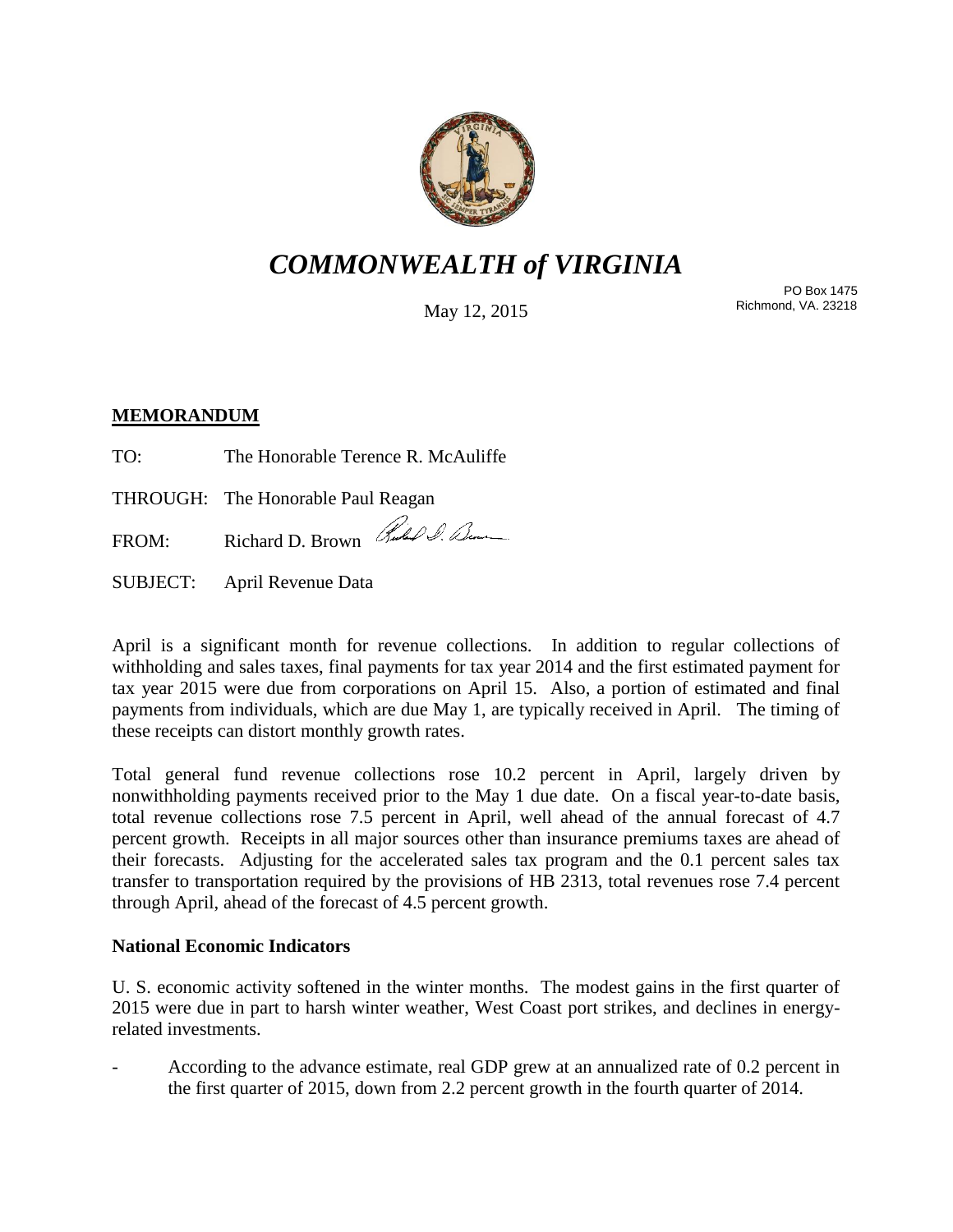- The labor market improved in April. Payroll employment rose by 223,000 jobs, in line with expectations. The March gain, however, was revised downward from 129,000 to 85,000. In a separate report, the unemployment rate fell from 5.5 percent to 5.4 percent in April, even as the labor force grew. This is the lowest rate since May 2008.
- Initial claims for unemployment rose by 3,000 to 265,000 during the week ending May 2. The four-week moving average fell by 4,250 to 279,500, indicating an improving labor market.
- With seven of the ten components increasing, the Conference Board's index of leading indicators rose 0.2 percent in March following a 0.1 percent increase in February. The rise in the index is consistent with accelerating economic growth.
- The Conference Board's index of consumer confidence fell by 6.2 points to 95.2 in April, a four-month low. Both the expectations and current conditions components declined.
- Activity in the manufacturing sector stabilized in April, with the Institute of Supply Management index remaining unchanged at 51.5 following five consecutive monthly declines.
- Inflation, as measured by the CPI, rose 0.2 percent in March and is unchanged from March 2014. Core inflation (excluding food and energy prices) also increased 0.2 percent in March and stands 1.8 percent above a year ago.
- The Federal Reserve announced at its April meeting that it will keep the federal funds target rate at 0.0 to 0.25 percent.

## **Virginia Economy**

In Virginia, employment rose 0.8 percent in March from March of last year. Northern Virginia posted growth of 1.2 percent, Hampton Roads grew 0.6 percent, and Richmond-Petersburg rose 1.3 percent. The seasonally adjusted unemployment rate rose 0.1 percentage point to 4.8 percent in March, but stands 0.5 percentage point below March of last year.

The Virginia Leading Index rose 0.4 percent in March after declining 0.4 percent in February. The U.S. leading index, initial claims, and future employment contributed positively to the index while building permits and auto registrations fell. The indexes of all major metropolitan statistical areas except Staunton posted increases in March.

#### **April Revenue Collections**

Total general fund revenue collections rose 10.2 percent in April, largely driven by nonwithholding payments received prior to the May 1 due date. On a fiscal year-to-date basis, total revenue collections rose 7.5 percent in April, well ahead of the annual forecast of 4.7 percent growth. Receipts in all major sources other than insurance premiums taxes are ahead of their forecasts. Adjusting for the accelerated sales tax program and the 0.1 percent sales tax transfer to transportation required by the provisions of HB 2313, total revenues rose 7.4 percent through April, ahead of the forecast of 4.5 percent growth.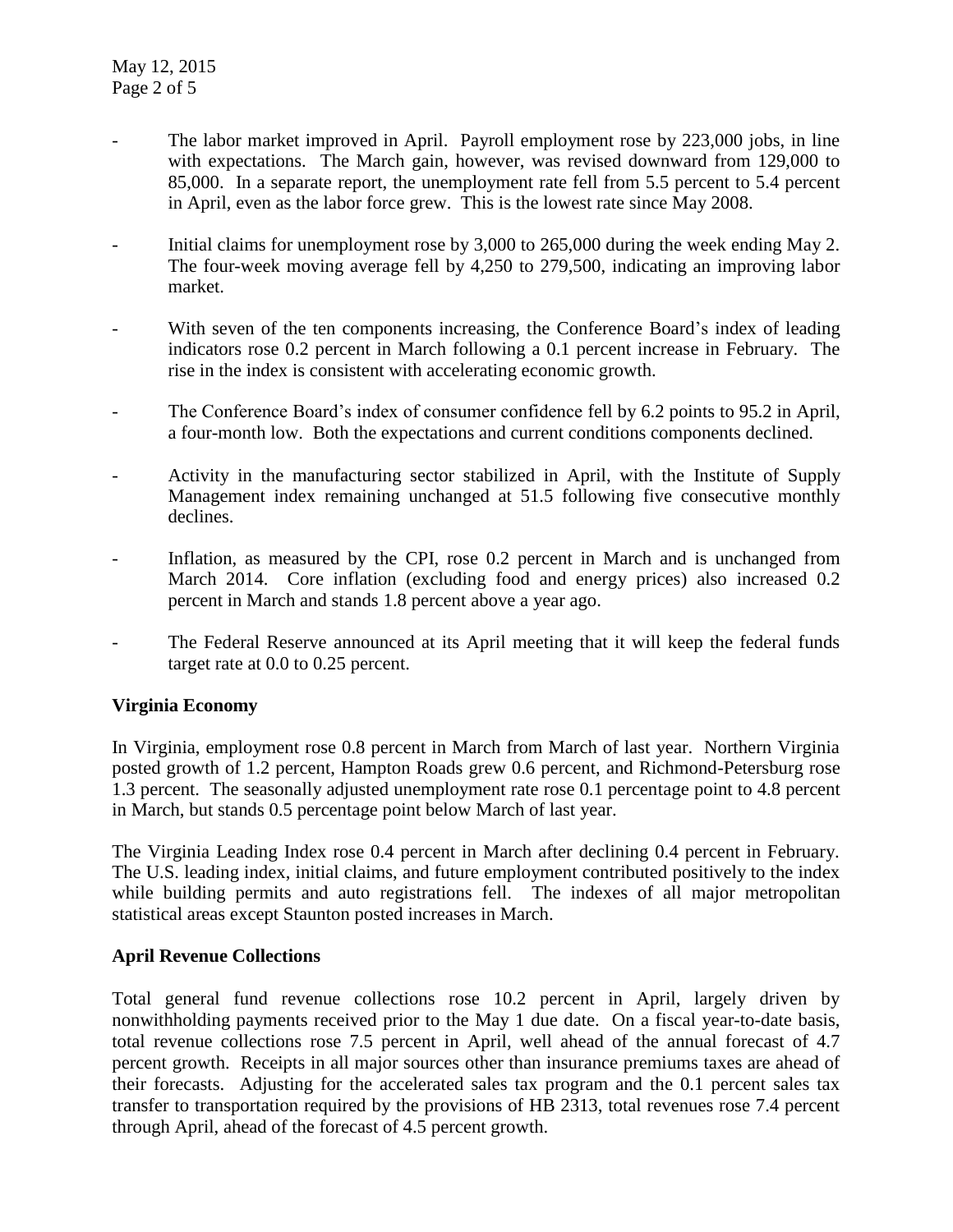*Net Individual Income Tax (69% of general fund revenues)*: Through April, collections of net individual income tax rose 8.8 percent from the same period last year, ahead of the revised annual estimate of 5.0 percent growth. Performance in each component of individual income tax is as follows:

*Individual Income Tax Withholding (63% of general fund revenues)* Although April had one less deposit day compared with last year, collections of payroll withholding taxes rose 3.5 percent in April. Year-to-date, withholding collections are 4.7 percent ahead of the same period last year, leading the revised annual estimate of 4.0 percent growth.

*Individual Income Tax Nonwithholding (16% of general fund revenues)*: April is a significant month for collections in this source. Final payments for tax year 2014 and the first estimated payment for tax year 2015 are both due May 1.

A total of \$838.3 million in nonwithholding was collected in April, compared with \$703.1 million in April of last year – an increase of 19.2 percent. To date, about 80 percent of the nonwithholding forecast has been collected, and year-to-date collections are 19.8 percent ahead of the same period last, ahead of the estimate of 7.9 percent growth.

Typically, a portion of final payments due May 1 for calendar year 2014 are received in April; however, the amount varies from year to year. Estimated and final payments will continue to be processed in May. Therefore, April and May collections must be analyzed together to accurately assess growth in this source. The final estimated payment for the fiscal year (second calendar year payment for 2015) is due June 15.

*Individual Income Tax Refunds*: The Department of Taxation issued \$473.4 million in refunds in April compared with \$467.9 million last year, a 1.2 percent increase.

Since the filing season began on January 1, TAX has issued about 2.3 million refunds, the same amount as last January-April. The average refund size for the filing season is down 1.0 percent. Fiscal year-to-date, refunds have declined 1.2 percent, trailing the annual estimate of 3.2 percent growth.

*Sales Tax (19% of general fund revenues)*: Collections of sales and use taxes, reflecting March sales, rose 5.9 percent in April. On a year-to-date basis, collections have risen 4.2 percent, trailing the annual estimate of 4.9 percent growth. Adjusting for the partial repeal of the accelerated sales tax program and the 0.1 percent sales tax transfer to transportation required by HB 2313, sales tax collections have grown by 4.2 percent year-to-date, close to the economicbase forecast of 3.9 percent.

*Corporate Income Tax (5% of general fund revenues)*: In April, corporations made their first estimated payment for tax year 2015, and made either a final or extension payment for tax year 2014. Collections of corporate income taxes were \$145.4 million in April, compared with receipts of \$146.5 million a year ago – a 0.7 percent decrease. Year-to-date collections have grown 14.4 percent from the same period last year, well ahead of the annual estimate of an 11.0 percent increase.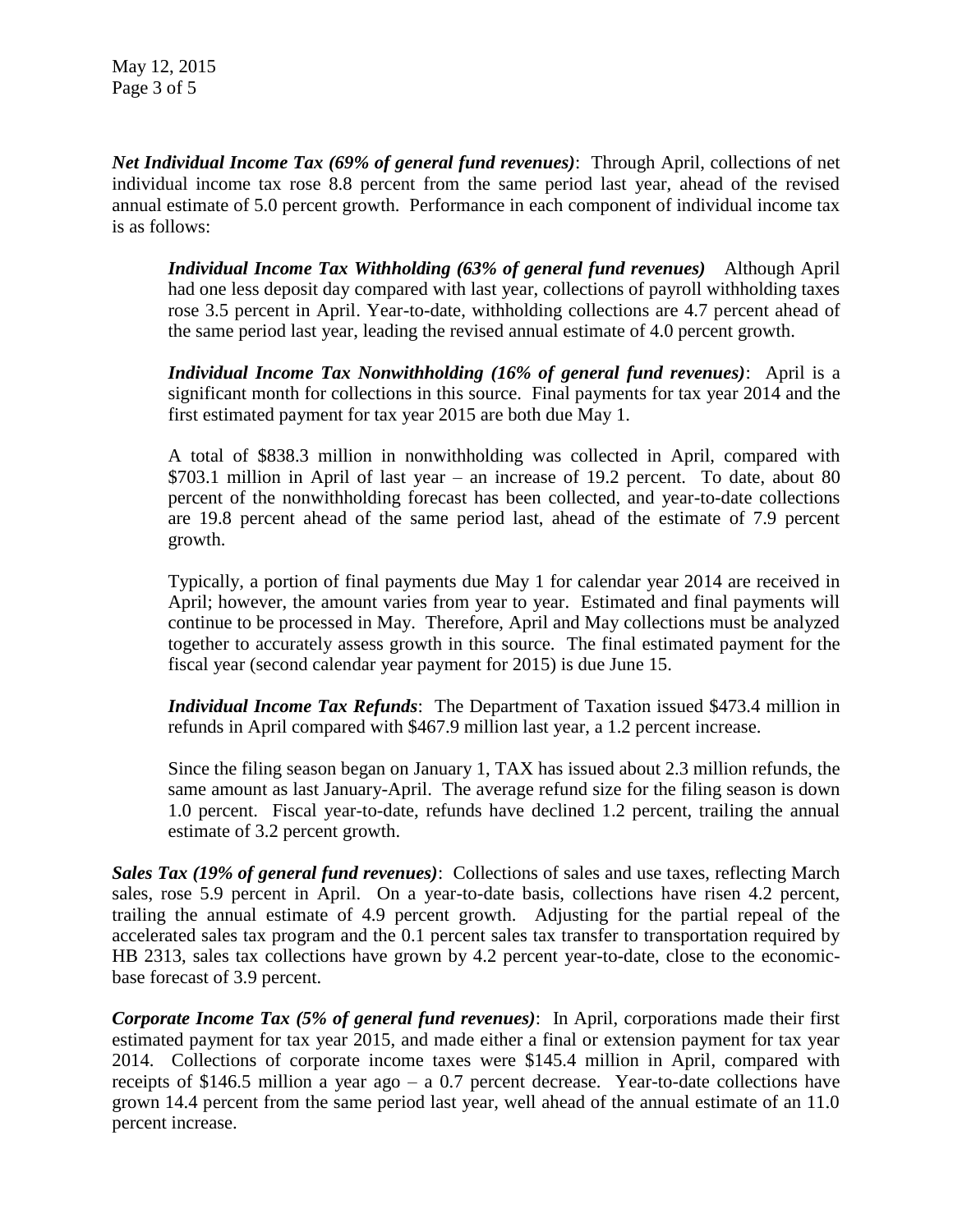May 12, 2015 Page 4 of 5

*Wills, Suits, Deeds, Contracts (2% of general fund revenues)*: Collections of wills, suits, deeds, and contracts – mainly recordation tax collections – were \$31.1 million in April, compared with \$24.7 million in April of last year for growth of 25.9 percent. Collections in this source have seen double-digit growth for five consecutive months. On a year-to-date basis, collections are up 8.2 percent, ahead of the annual forecast of 2.4 percent growth.

*Insurance Premiums (2% of general fund revenues)*: Insurance companies also made their first estimated payment for tax year 2015 in April. Collections in this source were \$114.4 million compared with \$113.8 million in April of last year. Year-to-date collections through April are \$195.2 million, compared with \$207.5 million in the same period last year, a 5.9 percent decline compared with the forecast of 0.0 percent growth. This is the only major source trailing its forecast.

#### **Other Revenue Sources**

The following list provides data on April collections for other revenue sources:

|                                     | <b>Year-to-Date</b> | <b>Annual</b><br><b>Estimate</b> |
|-------------------------------------|---------------------|----------------------------------|
| Interest Income* (0.4% GF revenues) | $-35.2\%$           | $-16.3\%$                        |
| ABC Taxes (1% GF revenues)          | $3.5\%$             | 2.6%                             |

*\*Interest was allocated in accordance with Section 3-3.03 of Chapter 665, 2015 Virginia Acts of Assembly.*

*All Other Revenue (2% of general fund revenues)*: Receipts in All Other Revenue rose 0.4 percent in April, \$33.6 million compared with \$33.5 million a year ago. On a year-to-date basis, collections of All Other Revenue rose 2.6 percent from the same period last year, ahead of the annual estimate of a 5.5 percent decline.

#### **Summary**

April is a significant month for revenue collections, with final payments for tax year 2014 and the first estimated payment for tax year 2015 due from corporations on April 15. Also, a portion of estimated and final payments from individuals, which are due May 1, are typically received in April. The timing of these receipts can distort monthly growth rates.

Total general fund revenue collections rose 10.2 percent in April, largely driven by nonwithholding payments received prior to the May 1 due date. On a fiscal year-to-date basis, total revenue collections rose 7.5 percent in April, well ahead of the annual forecast of 4.7 percent growth. Receipts in all major sources other than insurance premiums taxes are ahead of their forecasts. Adjusting for the accelerated sales tax program and the 0.1 percent sales tax transfer to transportation required by the provisions of HB 2313, total revenues rose 7.4 percent through April, ahead of the forecast of 4.5 percent growth.